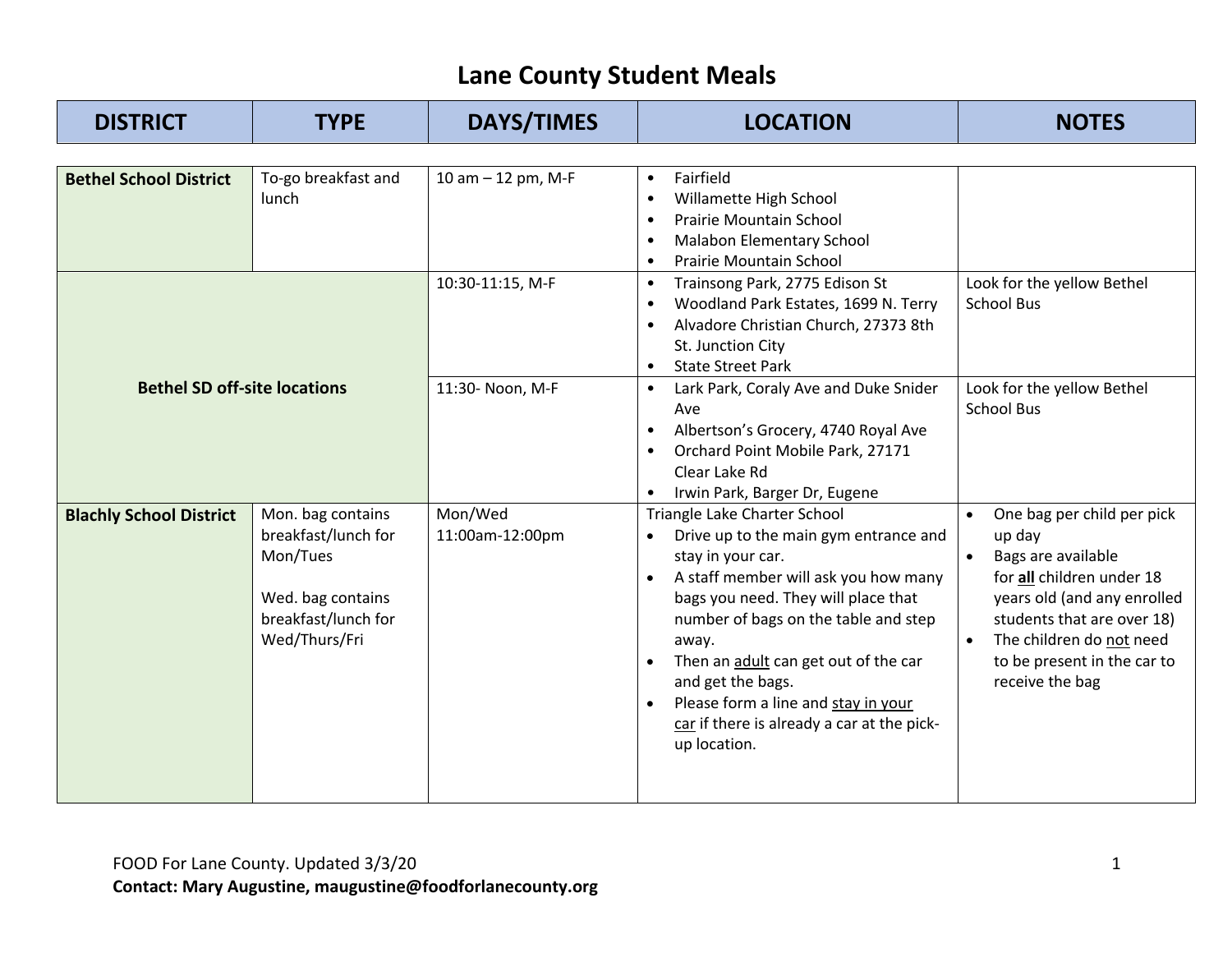| <b>DISTRICT</b>                                                | <b>TYPE</b>                | <b>DAYS/TIMES</b>                                     | <b>LOCATION</b>                                                                                                                                                                                                                                                                                                                                                                                                                                                                                                                                                                                               | <b>NOTES</b>                                                                                                                                                                                                                                                                                                                                                                                                                                                                                                 |
|----------------------------------------------------------------|----------------------------|-------------------------------------------------------|---------------------------------------------------------------------------------------------------------------------------------------------------------------------------------------------------------------------------------------------------------------------------------------------------------------------------------------------------------------------------------------------------------------------------------------------------------------------------------------------------------------------------------------------------------------------------------------------------------------|--------------------------------------------------------------------------------------------------------------------------------------------------------------------------------------------------------------------------------------------------------------------------------------------------------------------------------------------------------------------------------------------------------------------------------------------------------------------------------------------------------------|
| Fern Ridge/Veneta<br><b>Creswell School</b><br><b>District</b> | Lunch<br>To-go lunches     | M-F 11 am -12 pm<br>11am to 12:30pm Monday-<br>Friday | Veneta Elementary School and school-bus<br>stops.<br>We have 13 routes occurring, however<br>$\bullet$<br>there are only a couple stops on each<br>route. They are at locations where the<br>bus can stop safely and turn the engine<br>off. At these sites the meals will be<br>served out of the back of the bus.<br>The stops/routes are listed<br>$\circ$<br>here.<br>Phone numbers are:<br>VES: 541-935-8225<br>$\bullet$<br>EES: 541-935-8214<br>EHS: 541-935-8200<br>FRMS: 541-935-8230<br>Creslane Elementary School, 655 W<br>Oregon Ave, Creswell, OR 97426<br>Creswell Middle School, 655 W Oregon | If you CANNOT make it to<br>one of these locations, and<br>would like meals delivered<br>to your house, and left on<br>the front porch, we will do<br>our best to accommodate<br>this.<br>We will be using our<br>activity bus to deliver to<br>individual locations. To get<br>us this information, to<br>request a drop off at a<br>house, please leave a<br>message on the school<br>phone of one of your<br>students front offices.<br>Free for kids under 18, also<br>offered to adults at \$3 per meal |
| Crow-Applegate-                                                | <b>Breakfast and lunch</b> | 11 am to 12:30 pm M-F                                 | Ave, Creswell, OR 97426<br>Applegate Elementary School                                                                                                                                                                                                                                                                                                                                                                                                                                                                                                                                                        | Any student actively registered                                                                                                                                                                                                                                                                                                                                                                                                                                                                              |
| <b>Lorane School District</b>                                  |                            |                                                       |                                                                                                                                                                                                                                                                                                                                                                                                                                                                                                                                                                                                               | at Applegate Elementary<br>School or Crow Middle/High<br>School on March 13, 2020 is<br>eligible to participate. To<br>enroll, call Lee Ann 541-935-<br>2100. If you need delivery,<br>please let Lee Ann know and<br>she will make arrangements.                                                                                                                                                                                                                                                            |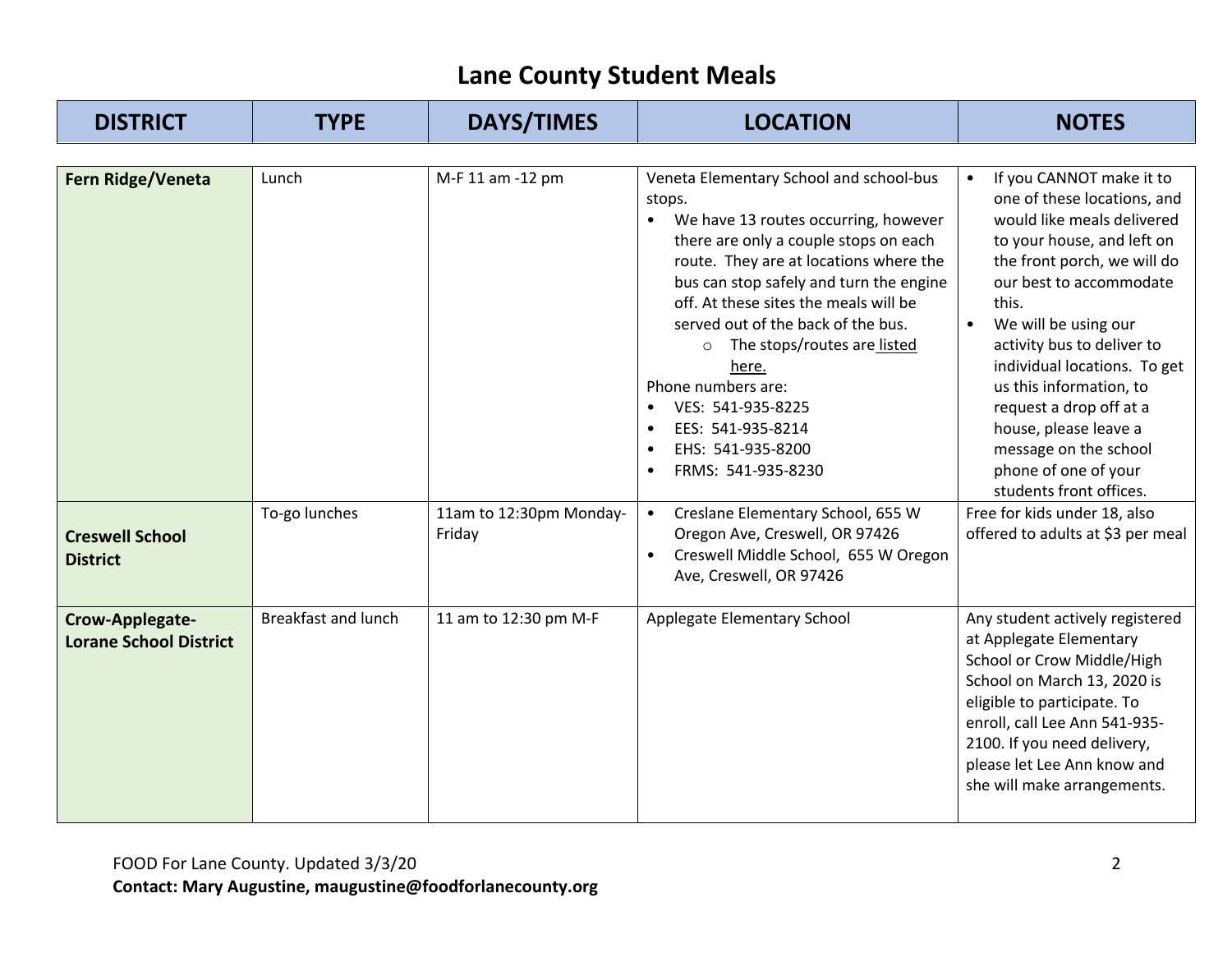| <b>DISTRICT</b>                            | <b>TYPE</b>                | <b>DAYS/TIMES</b>        | <b>LOCATION</b>                                                                                                                                                                                                                                                                                                                                                                                                                                                                                                                                                                                                                                                                                                                                                                                                                                                                                                       | <b>NOTES</b>                                                                                                                                                                                                                                                                                                                                                                                                                                                                                                            |
|--------------------------------------------|----------------------------|--------------------------|-----------------------------------------------------------------------------------------------------------------------------------------------------------------------------------------------------------------------------------------------------------------------------------------------------------------------------------------------------------------------------------------------------------------------------------------------------------------------------------------------------------------------------------------------------------------------------------------------------------------------------------------------------------------------------------------------------------------------------------------------------------------------------------------------------------------------------------------------------------------------------------------------------------------------|-------------------------------------------------------------------------------------------------------------------------------------------------------------------------------------------------------------------------------------------------------------------------------------------------------------------------------------------------------------------------------------------------------------------------------------------------------------------------------------------------------------------------|
|                                            |                            |                          |                                                                                                                                                                                                                                                                                                                                                                                                                                                                                                                                                                                                                                                                                                                                                                                                                                                                                                                       |                                                                                                                                                                                                                                                                                                                                                                                                                                                                                                                         |
| <b>4J Eugene School</b><br><b>District</b> | <b>Breakfast and lunch</b> | Mon-Fri, 11 a.m.-12 p.m. | <b>Churchill Region</b><br>Arts & Technology Academy, 1650<br>$\bullet$<br>W. 22nd Ave.<br>Chávez Elementary School, 1510 W.<br>14th Ave.<br>McCornack Elementary School, 1968<br>Brittany St.<br>Acorn Park (12:15-1 p.m.), corner of<br>Buck Street and West 15th Ave.<br><b>North Eugene Region</b><br>Awbrey Park Elementary School, 158<br>Spring Creek Dr.<br>Howard Elementary School, 700<br>Howard Ave.<br>North Eugene High School, 200<br>Silver Lane<br><b>Sheldon Region</b><br>Gilham Elementary School (only<br>MWF, 12-1 p.m.), 3307 Honeywood<br>St.<br>Holt Elementary School, 770 Calvin<br>St.<br>Sheldon High School, 2455<br>Willakenzie Rd.<br><b>South Eugene Region</b><br>South Eugene High School, 400 E.<br>19th Ave. (back of building, by the<br>cafeteria)<br><b>Downtown</b><br>ECCO, 200 N. Monroe St. (behind<br>$\bullet$<br>the district office)<br>Mims House, 330 High St.<br>٠ | Free grab-and-go meals are<br>now available on weekdays at<br>numerous locations<br>to all students and youth 18<br>and younger. There is no<br>income requirement or need to<br>qualify. Students do not need<br>to be present to receive a meal.<br>Please keep in mind that social<br>distancing rules must be<br>observed at all times. Staff,<br>students and families picking<br>up meals must maintain at<br>least 6 feet of distance from<br>any person who is not a<br>member of their immediate<br>household. |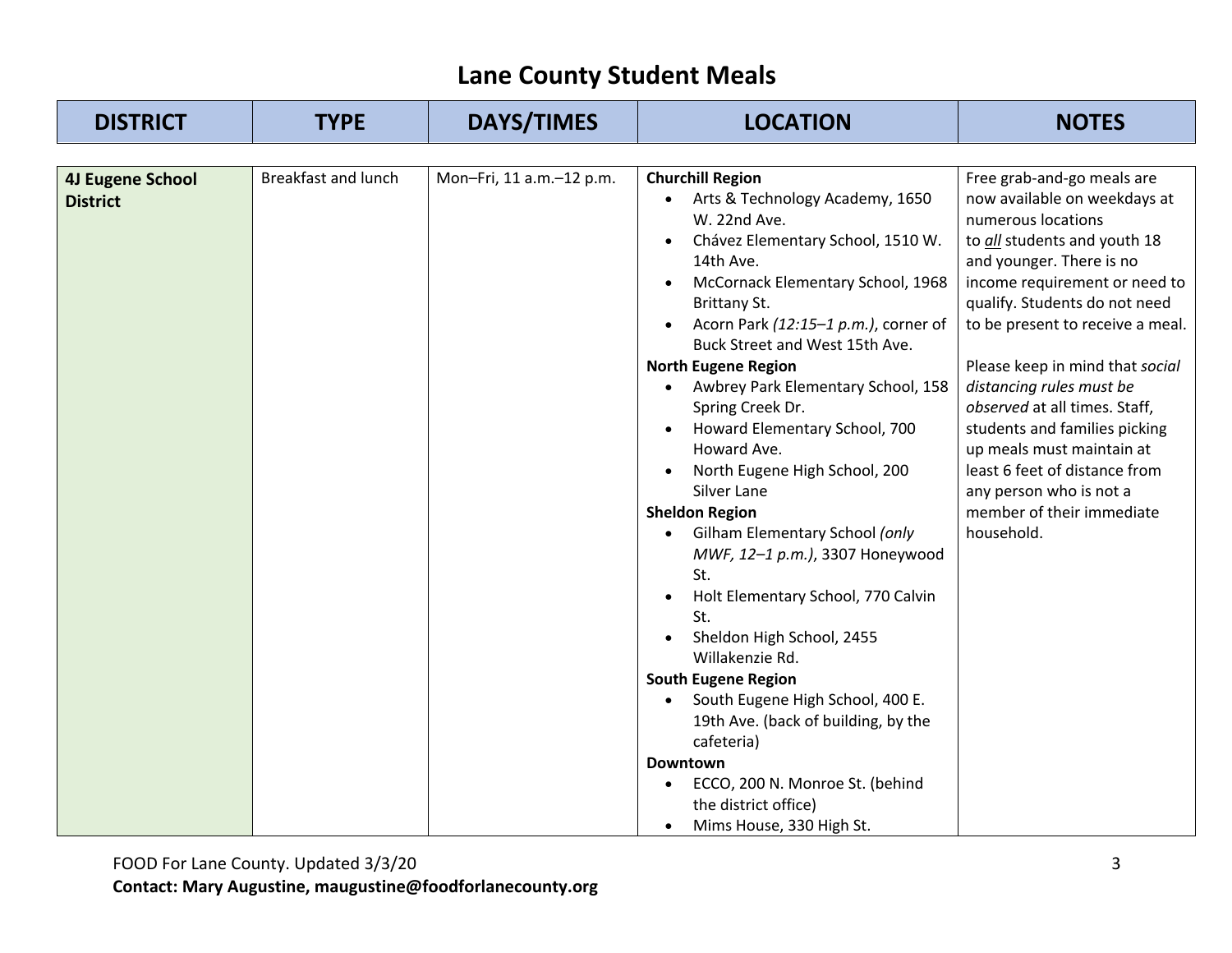| <b>DISTRICT</b>                                | <b>TYPE</b>                        | <b>DAYS/TIMES</b> | <b>LOCATION</b>                                                                                                                                                                                                                                                                                                                                                                                                                                                                                                                                                                                                                                                                 | <b>NOTES</b>                                                                                                                                                                                                                                                                                                                                                                                                                                                                                                                      |
|------------------------------------------------|------------------------------------|-------------------|---------------------------------------------------------------------------------------------------------------------------------------------------------------------------------------------------------------------------------------------------------------------------------------------------------------------------------------------------------------------------------------------------------------------------------------------------------------------------------------------------------------------------------------------------------------------------------------------------------------------------------------------------------------------------------|-----------------------------------------------------------------------------------------------------------------------------------------------------------------------------------------------------------------------------------------------------------------------------------------------------------------------------------------------------------------------------------------------------------------------------------------------------------------------------------------------------------------------------------|
| <b>Junction City School</b><br><b>District</b> | <b>Breakfast and lunch</b>         | 12-1pm            | JCHS Cafeteria (at the doors going into the<br>cafeteria by the little pump house next to<br>gravel lot).<br>Starting on Monday, April 6th, we deliver<br>meals at your child's bus stop.<br>Please be at the bus stop at least 5<br>minutes prior to time; understand that<br>this is our best guess for what time we<br>will be on your at your stop.<br>Questions or Concerns? Call Terry or<br>Tracy at First Student 998-8222. If they<br>don't answer, please leave a message<br>with your student's name, address and<br>your phone number and they will<br>return calls as quickly as possible.<br>You can find the routes here: Daily<br><b>Meal Delivery Schedule</b> | Meals can be served to any<br>person under the age of 18<br>or age 19 if the person has<br>disabilities. One breakfast<br>and one lunch per child.<br>Children do not have to be<br>present.<br>Wait 10 feet back from the<br>$\bullet$<br>bus. Let the staff know<br>how many meals you<br>need. We can provide<br>meals for any child under<br>the age of 18 (19 if they<br>have disabilities).<br>Once staff have stepped<br>$\bullet$<br>away from the crate with<br>meals, you can step<br>forward to retrieve the<br>meals. |
| Lowell/Oakridge                                | Grab-and-go breakfast<br>and lunch | $M-F 11 am - 1pm$ | Walk up:<br>HS Office, 47997 W 1st Oakridge<br>First Baptist Church-Oakridge, 47606<br>School St.<br>Bus delivery routes:<br>https://core-<br>docs.s3.amazonaws.com/documents/asset<br>/uploaded file/649473/1.2020 Meal Rout<br>es.pdf                                                                                                                                                                                                                                                                                                                                                                                                                                         | Now, those meals are available<br>on our bus routes as well.<br>Please go to our website or<br>our new App and look at<br>the bus route for your area.<br>This is how: Website - click<br>$\bullet$<br>on menu - Departments -<br>Transportation - scroll to<br>the bottom of that page to<br>find the document '1.                                                                                                                                                                                                               |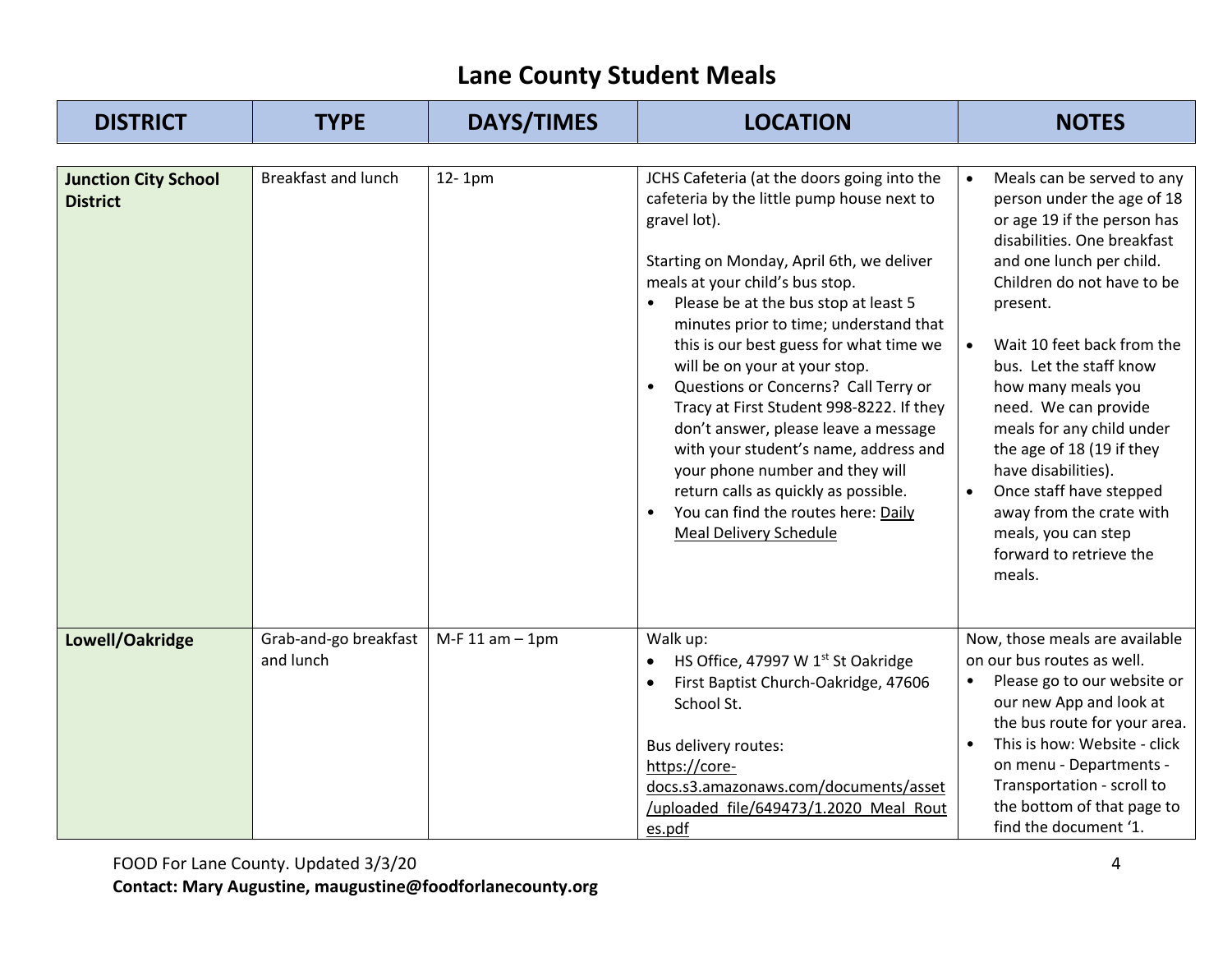| <b>DISTRICT</b>                          | <b>TYPE</b>                                                                        | <b>DAYS/TIMES</b>                                                                                                                          | <b>LOCATION</b>                                         | <b>NOTES</b>                                                                                                                                                                                                                                                                                                                                                                                            |
|------------------------------------------|------------------------------------------------------------------------------------|--------------------------------------------------------------------------------------------------------------------------------------------|---------------------------------------------------------|---------------------------------------------------------------------------------------------------------------------------------------------------------------------------------------------------------------------------------------------------------------------------------------------------------------------------------------------------------------------------------------------------------|
|                                          |                                                                                    |                                                                                                                                            |                                                         |                                                                                                                                                                                                                                                                                                                                                                                                         |
|                                          |                                                                                    |                                                                                                                                            |                                                         | Meals 2020'. Look for your<br>route for the approximate<br>time of arrival.<br>On our new app: click on<br>Documents -<br>Transportation - 1. Meals<br>2020. Click on that and<br>there you are. Look for<br>your route for the<br>approximate time of<br>arrival.<br>Please only send one<br>$\bullet$<br>person from the household<br>to pick up the meals. This<br>will help keep people<br>healthy. |
| <b>Mapleton School</b>                   | <b>Breakfast and lunch</b>                                                         | Deadwood Store, 2:30-3:00pm<br>$\bullet$                                                                                                   |                                                         |                                                                                                                                                                                                                                                                                                                                                                                                         |
| <b>District</b>                          | to-go                                                                              | Swisshome Church, 3:10-3:40pm<br>$\bullet$                                                                                                 |                                                         |                                                                                                                                                                                                                                                                                                                                                                                                         |
|                                          |                                                                                    | $\bullet$                                                                                                                                  | Richardson Bridge (near the tracks), 2:10-2:40pm        |                                                                                                                                                                                                                                                                                                                                                                                                         |
|                                          |                                                                                    |                                                                                                                                            | Sweet Creek Road at Bernhardt Creek pull out, 3:00-3:30 |                                                                                                                                                                                                                                                                                                                                                                                                         |
|                                          |                                                                                    | Mapleton High School, 2:00-4:00pm                                                                                                          |                                                         |                                                                                                                                                                                                                                                                                                                                                                                                         |
| <b>Marcola School</b><br><b>District</b> | <b>Breakfast and lunch</b><br>Monday (M/Tues<br>meals) and Wed<br>(Wed/Th/F meals) | Mondays and Wednesdays,<br>$11$ am- $1$ pm<br>Delivery is Mondays and<br>Wednesdays from 4:00 -<br>6:00 pm. Delivering 5 days<br>of meals. | <b>Marcola Elementary School</b>                        | To-go meals free for kids<br>under 18, available for \$3 a<br>meal for adults.<br>Delivery may be available<br>$\bullet$<br>for students who qualify<br>for free or reduced lunch,<br>please contact the district if<br>you need to arrange for<br>delivery 541-933-2512                                                                                                                                |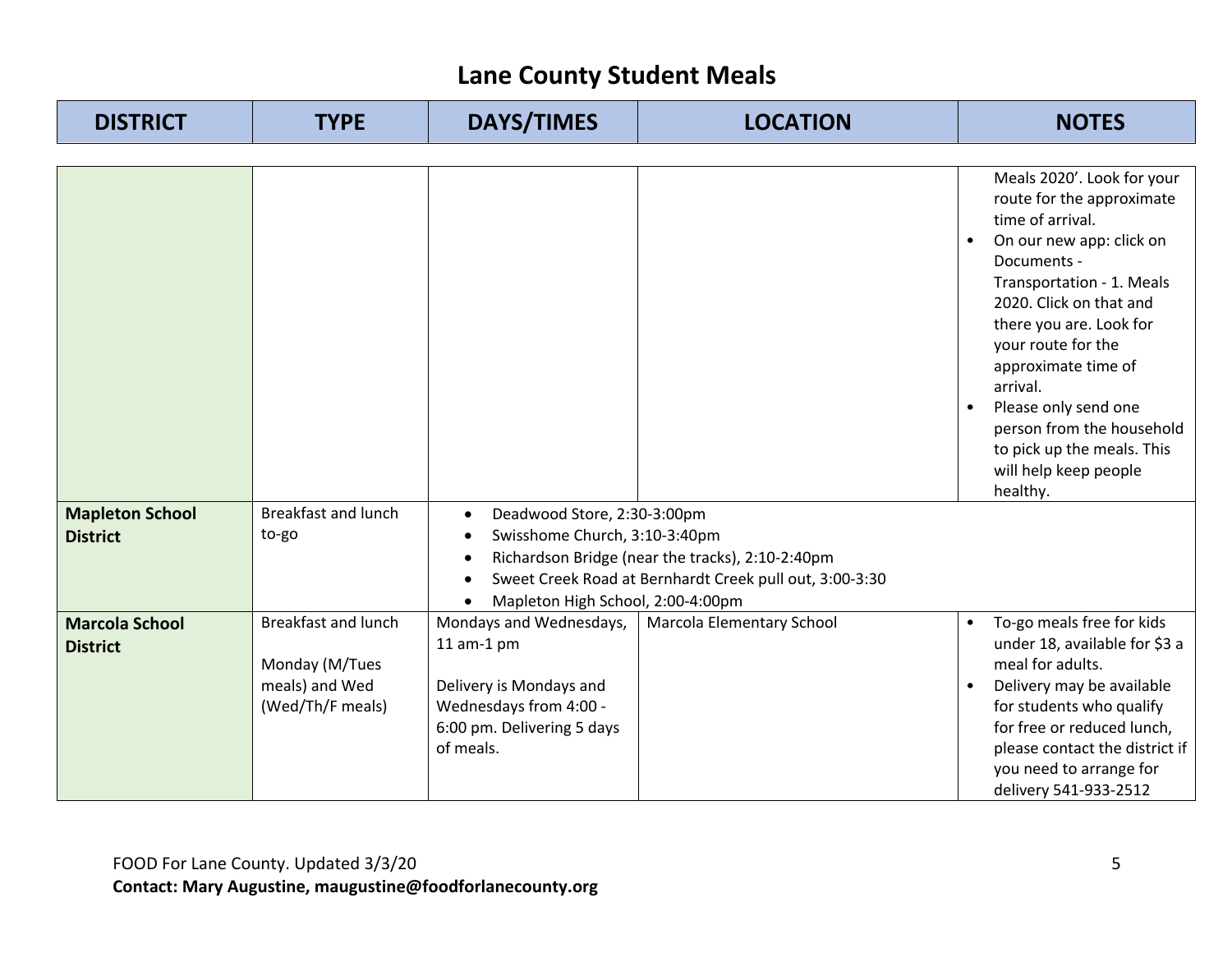| <b>DISTRICT</b>                                | <b>TYPE</b>                  | <b>DAYS/TIMES</b>                                                                   | <b>LOCATION</b>                                                                                                                                                                                                                                                                                                                                                                                                                                                        | <b>NOTES</b>                                                                                                                                                                                                                                                                                     |
|------------------------------------------------|------------------------------|-------------------------------------------------------------------------------------|------------------------------------------------------------------------------------------------------------------------------------------------------------------------------------------------------------------------------------------------------------------------------------------------------------------------------------------------------------------------------------------------------------------------------------------------------------------------|--------------------------------------------------------------------------------------------------------------------------------------------------------------------------------------------------------------------------------------------------------------------------------------------------|
| <b>McKenzie School</b><br><b>District</b>      | <b>Breakfast and lunch</b>   | Monday (M/T/W meals)<br>and Thursday (Th/F meals)                                   | Please meet bus at your stop.<br>Delivering on the 2-hour delayed bus<br>routes.                                                                                                                                                                                                                                                                                                                                                                                       | Follow this link to view the<br>$\bullet$<br>menu: https://drive.google.<br>com/file/d/12mKvQ-<br>emQxkcPQusZxXn-<br>CDcq1Wz2uPv/view?usp=s<br>haring<br>If you need to fill out or<br>update your responses for<br>the meal survey follow this<br>link: https://forms.gle/gN8<br>5XXZhkKrbZPTs6 |
| <b>Pleasant Hill School</b><br><b>District</b> | To-go breakfast and<br>lunch | 10:30am-12:00pm M-F                                                                 | Pleasant Hill Elementary School                                                                                                                                                                                                                                                                                                                                                                                                                                        |                                                                                                                                                                                                                                                                                                  |
| <b>Suislaw School District</b>                 |                              | Monday, Wednesday and<br>Friday<br>Time varies by location and<br>delivery schedule | Siuslaw Elementary School<br>$\bullet$<br>Breakfast 8:00-8:30 Lunch 11:30-12:00<br>$\circ$<br><b>Miller Park</b><br>$\bullet$<br>$\circ$ Lunch 12:00-12:20<br><b>Public Library</b><br>$\circ$ Lunch 12:30-12:50<br>Siuslaw High School<br>Lunch 1:00-1:20<br>$\circ$<br>Serving Locations (via bus stop delivery):<br>https://core-<br>docs.s3.amazonaws.com/documents/asset/uploaded file/628344/School Cl<br>osure_Food_Delivery_Route_Schedule_update_March20a.pdf |                                                                                                                                                                                                                                                                                                  |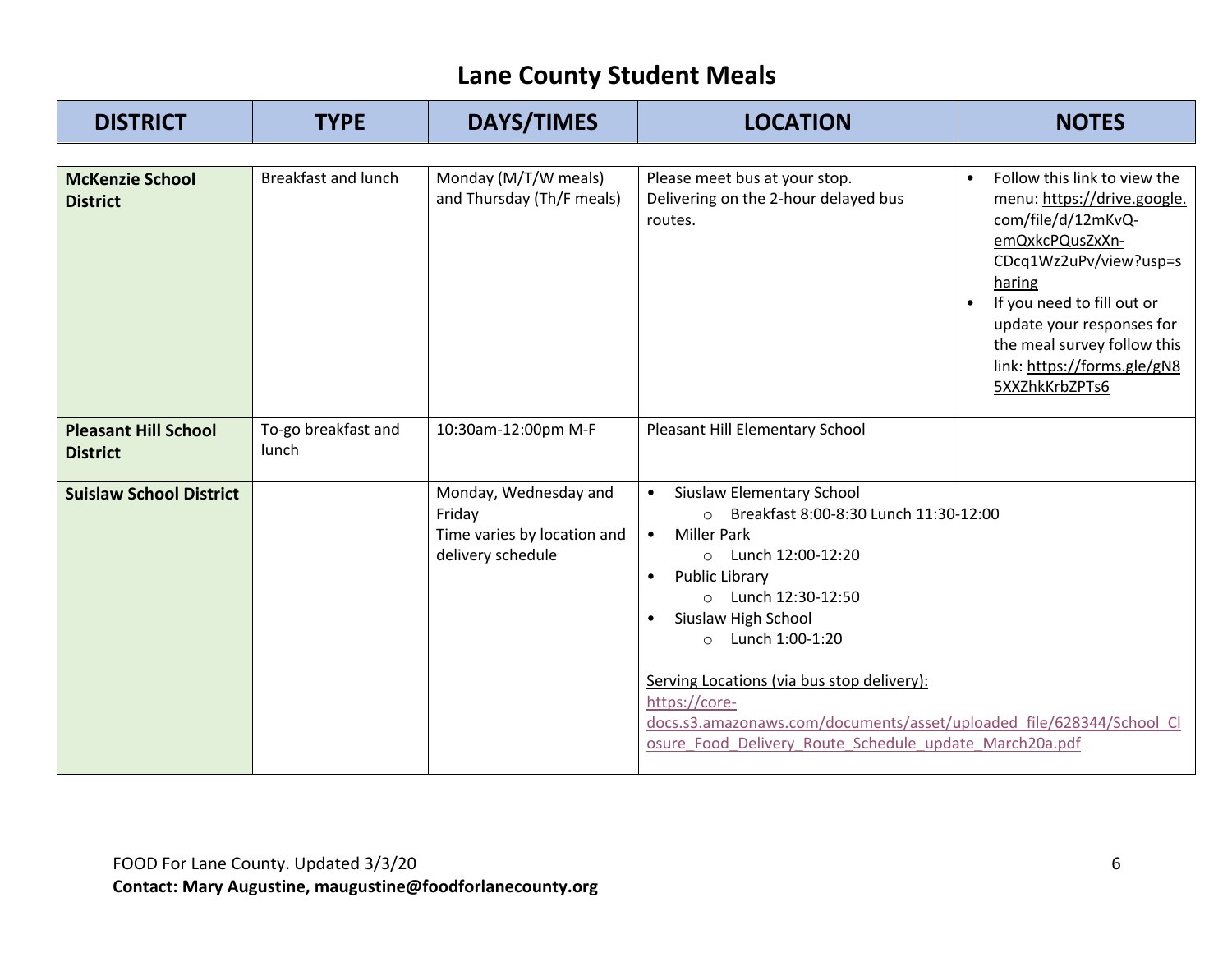| <b>DISTRICT</b>                             | <b>TYPE</b>                  | <b>DAYS/TIMES</b> | <b>LOCATION</b>                                                                                                                                                                                                                                                                                                                                                                                                                                                                                                                                                                                                                                                                                                                                                                                                                                                                                                                                                                    | <b>NOTES</b>                                                                                                                                                                                       |
|---------------------------------------------|------------------------------|-------------------|------------------------------------------------------------------------------------------------------------------------------------------------------------------------------------------------------------------------------------------------------------------------------------------------------------------------------------------------------------------------------------------------------------------------------------------------------------------------------------------------------------------------------------------------------------------------------------------------------------------------------------------------------------------------------------------------------------------------------------------------------------------------------------------------------------------------------------------------------------------------------------------------------------------------------------------------------------------------------------|----------------------------------------------------------------------------------------------------------------------------------------------------------------------------------------------------|
|                                             |                              |                   |                                                                                                                                                                                                                                                                                                                                                                                                                                                                                                                                                                                                                                                                                                                                                                                                                                                                                                                                                                                    |                                                                                                                                                                                                    |
| <b>South Lane School</b><br><b>District</b> | To go breakfast and<br>lunch | Schools: 9-10am   | Cottage Grove High School<br>$\bullet$<br>London School<br>$\bullet$<br>Dorena School<br>$\bullet$<br><b>Bus Stops</b><br>$\bullet$<br>8th & Arthur 9:00<br>$\bullet$<br>Bohemia Park 9:15<br>$\bullet$<br>16th & Pritchett 9:25 new<br>$\bullet$<br>16th & Ostrander 9:30 new<br>$\bullet$<br>22nd & E. Whiteaker 9:40<br>$\bullet$<br>2424 Whiteaker Ave. 9:50 new<br>$\bullet$<br>Faith Ctr. on Row River 10:05<br>$\bullet$<br>125 Gateway Blvd. 10:20<br>$\bullet$<br>11th St. & Lord 10:40<br>$\bullet$<br>Saginaw Trailer Park 11:00<br>$\bullet$<br>948 S 6th St. 9:00<br>$\bullet$<br>Harrison & 10th 9:10 new<br>$\bullet$<br>700 E. Gibbs Ave. 9:20<br>$\bullet$<br>Frontier Trailer Park 9:40<br>$\bullet$<br>Goodwill/Dollar Tree lot 9:40<br>$\bullet$<br>Holly & River Rd. 9:50 new<br>$\bullet$<br>Birch Ave & J St. 10:00<br>$\bullet$<br>Bohemia Elementary 10:10<br>$\bullet$<br>5th St. near Madison 10:25<br>$\bullet$<br>River Walk Place 10:40<br>$\bullet$ | Any child, ages 0-18<br>Children DO NOT need to<br>$\bullet$<br>be present to pick up a<br>meal.<br>These meals will continue<br>$\bullet$<br>every weekday through the<br>state-mandated closure. |